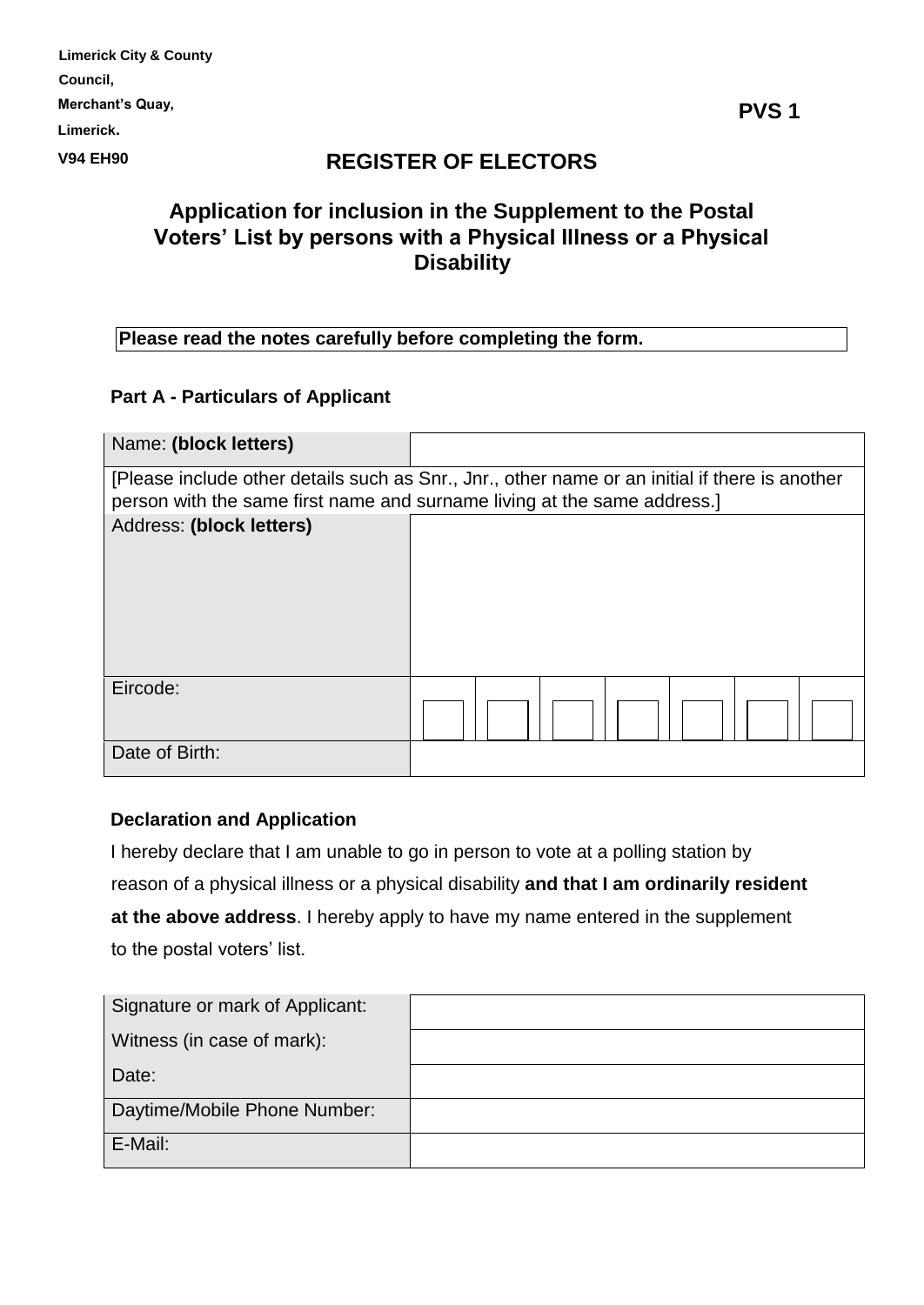## **Part B - Medical Certificate**

**This part must be completed in the case of a first application and, in the case of subsequent applications, where required by the registration authority.** I hereby certify that the above named applicant has a physical illness or a physical disability, the nature and extent of which are as follows:

\_\_\_\_\_\_\_\_\_\_\_\_\_\_\_\_\_\_\_\_\_\_\_\_\_\_\_\_\_\_\_\_\_\_\_\_\_\_\_\_\_\_\_\_\_\_\_\_\_\_\_\_\_\_\_\_\_\_\_\_\_\_\_\_\_\_\_

\_\_\_\_\_\_\_\_\_\_\_\_\_\_\_\_\_\_\_\_\_\_\_\_\_\_\_\_\_\_\_\_\_\_\_\_\_\_\_\_\_\_\_\_\_\_\_\_\_\_\_\_\_\_\_\_\_\_\_\_\_\_\_\_\_\_\_

\_\_\_\_\_\_\_\_\_\_\_\_\_\_\_\_\_\_\_\_\_\_\_\_\_\_\_\_\_\_\_\_\_\_\_\_\_\_\_\_\_\_\_\_\_\_\_\_\_\_\_\_\_\_\_\_\_\_\_\_\_\_\_\_\_\_\_

\_\_\_\_\_\_\_\_\_\_\_\_\_\_\_\_\_\_\_\_\_\_\_\_\_\_\_\_\_\_\_\_\_\_\_\_\_\_\_\_\_\_\_\_\_\_\_\_\_\_\_\_\_\_\_\_\_\_\_\_\_\_\_\_\_\_\_

and for that reason will be unable to go in person to the polling station to vote. The physical illness or physical disability is likely to continue for: \_\_\_\_\_\_\_\_\_\_\_\_\_

\_\_\_\_\_\_\_\_\_\_\_\_\_\_\_\_\_\_\_\_\_\_\_\_\_\_\_\_\_\_\_\_\_\_\_\_\_\_\_\_\_\_\_\_\_\_\_\_\_\_\_\_\_\_\_\_\_\_\_\_\_\_\_\_\_\_\_

| <b>Signature of Registered Medical</b> |  |  |  |  |
|----------------------------------------|--|--|--|--|
| Practitioner:                          |  |  |  |  |
| Name of Registered Medical             |  |  |  |  |
| <b>Practitioner: (block letters)</b>   |  |  |  |  |
| Address: (block letters)               |  |  |  |  |
| Eircode:                               |  |  |  |  |
|                                        |  |  |  |  |
|                                        |  |  |  |  |
| Date:                                  |  |  |  |  |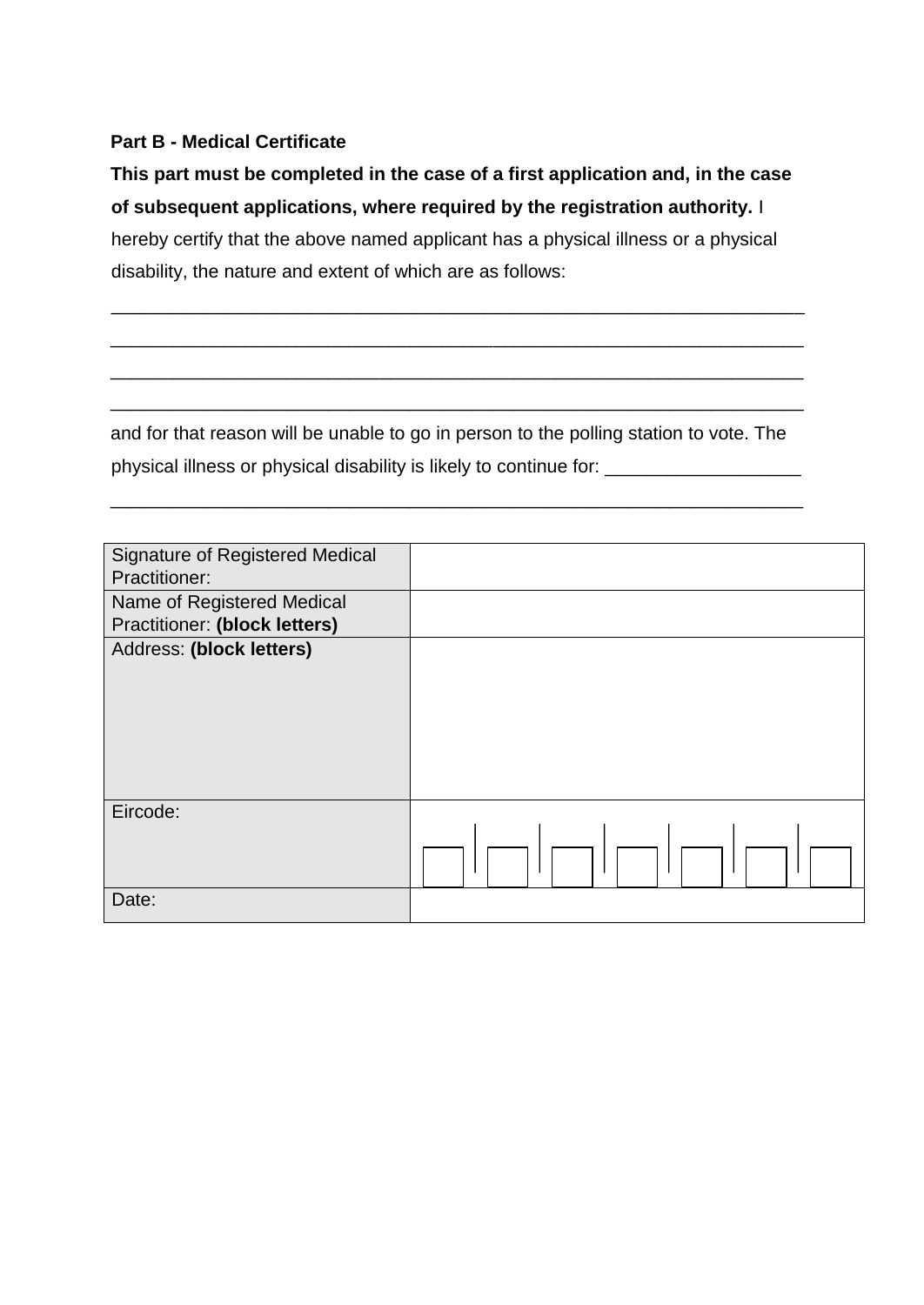### **NOTES TO FORM PVS1**

### **Application for inclusion in the Supplement to the Postal Voters' List by persons with a Physical Illness or a Physical Disability**

**1.** The purpose of this form is to facilitate voters who live at home, who are already on the current register of electors but not on the postal voters list and who, because of a physical illness or physical disability which is likely to continue throughout the period of the current register, wish to be included in the supplement to the postal voters list.

While there are no restrictions on when the form may be completed and sent to the registration authority, the latest date for receipt of an application by a registration authority is two days after the date of dissolution of the Dáil in the case of a general election and two days after the polling day order is made in the case of a Dáil bye-election in order to be considered for that election. In the case of a Presidential, European or local election or a Referendum an application must be received by the registration authority at least 22 days before polling day (not including Sundays, Good Friday or Public Holidays) in order to be considered for that election or referendum.

**2.** Under the Electoral Act 1992, as amended by the Electoral (Amendment) Act 1996, an elector with a physical illness or physical disability who is living at home may apply to his or her local registration authority to be included in the postal voters' list. An elector in this category is not eligible for entry in the special voters' list. An elector whose name is entered in the postal voters' list may vote **only by post** at an election or a referendum.

#### **3. Who can apply?**

If you are a person described at 1 above, you may apply for entry in the supplement to the postal voters' list.

## **4. Who fills out the application?**

The application form is divided into two parts. The applicant must complete Part A of the form. In the case of a first application, Part B of the form must be completed by a doctor.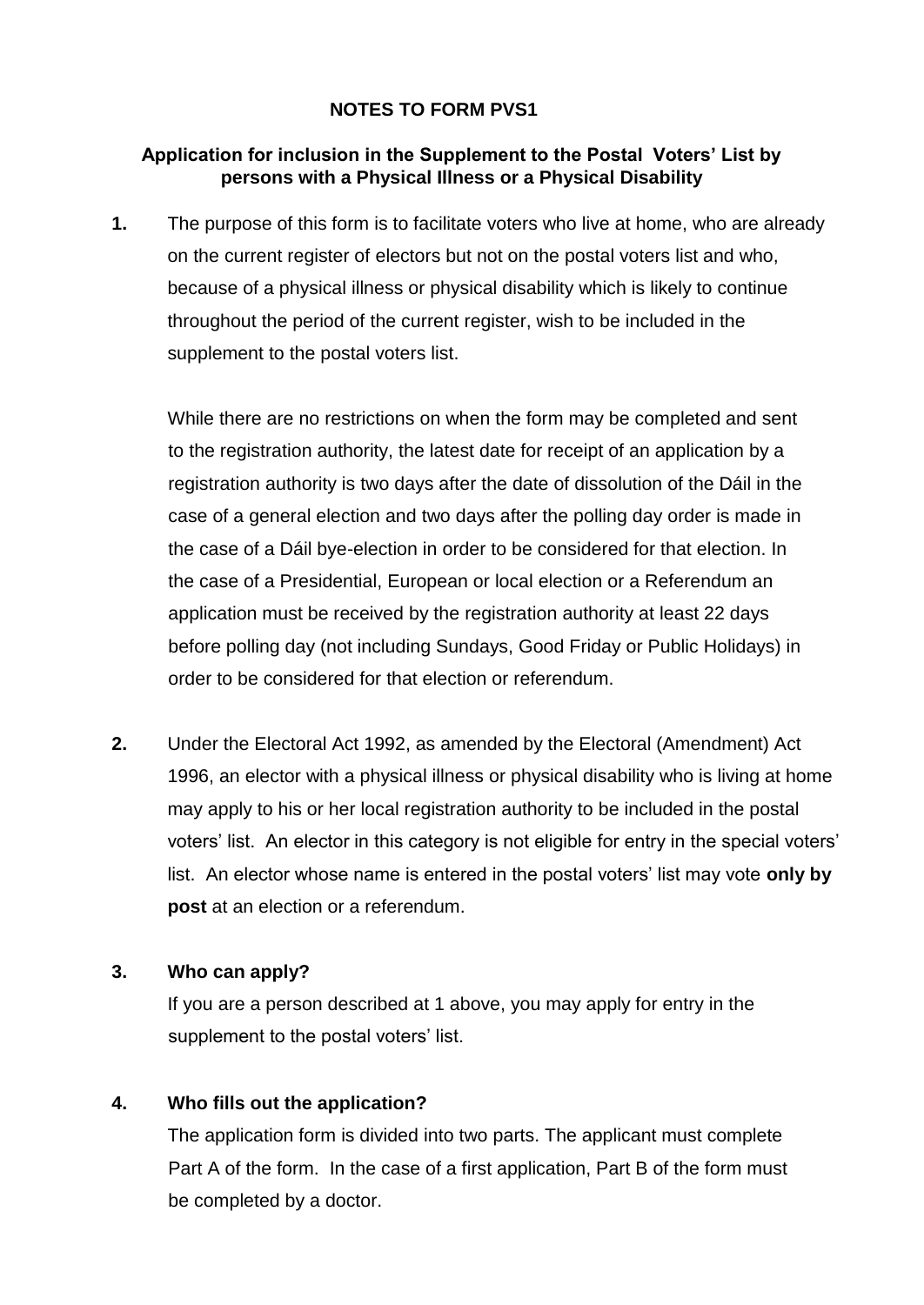## **5. Where do I send the application form?**

Completed application forms should be sent or delivered to your registration authority (City, County or City and County Council).

## **6. What happens next?**

You will be notified by the registration authority of the decision on your application and, if it is refused, you will be given the reasons for the refusal.

## **7. Eircode**

Eircode is the national postcode system for Ireland and comprises a unique 7digit postcode which has been allocated to every address in Ireland.

## **8. Contact details**

Your contact details are being sought in case the registration authority needs to contact you to clarify any details of the application.

**9.** It is an offence to fail to give the registration authority any information required for the purpose of their duties or to knowingly give false information.

**Dáta an Leagain seo den Fhoirm: 08/2015**

PVS 1

# **CLÁR NA dTOGHTHÓIRÍ**

# **Iarratas ó dhaoine ar a bhfuil Tinneas Coirp nó Míchumas Coirp chun a n-ainm a chur san áireamh san Fhorlíonadh a ghabhann le Liosta na bPostvótálaithe**

**Léigh na nótaí go cúramach, le do thoil, sula gcomhlánóidh tú an fhoirm.** 

## **Cuid A – Mionsonraí faoin Iarratasóir**

|  | Ainm: (bloclitreacha) |  |
|--|-----------------------|--|
|--|-----------------------|--|

[Cuir isteach mionsonraí eile, le do thoil, amhail Mór, Beag, ainm eile nó túslitir, má tá duine eile ag a bhfuil an túsainm nó an sloinne céanna ina chónaí nó ina cónaí ag an seoladh céanna.]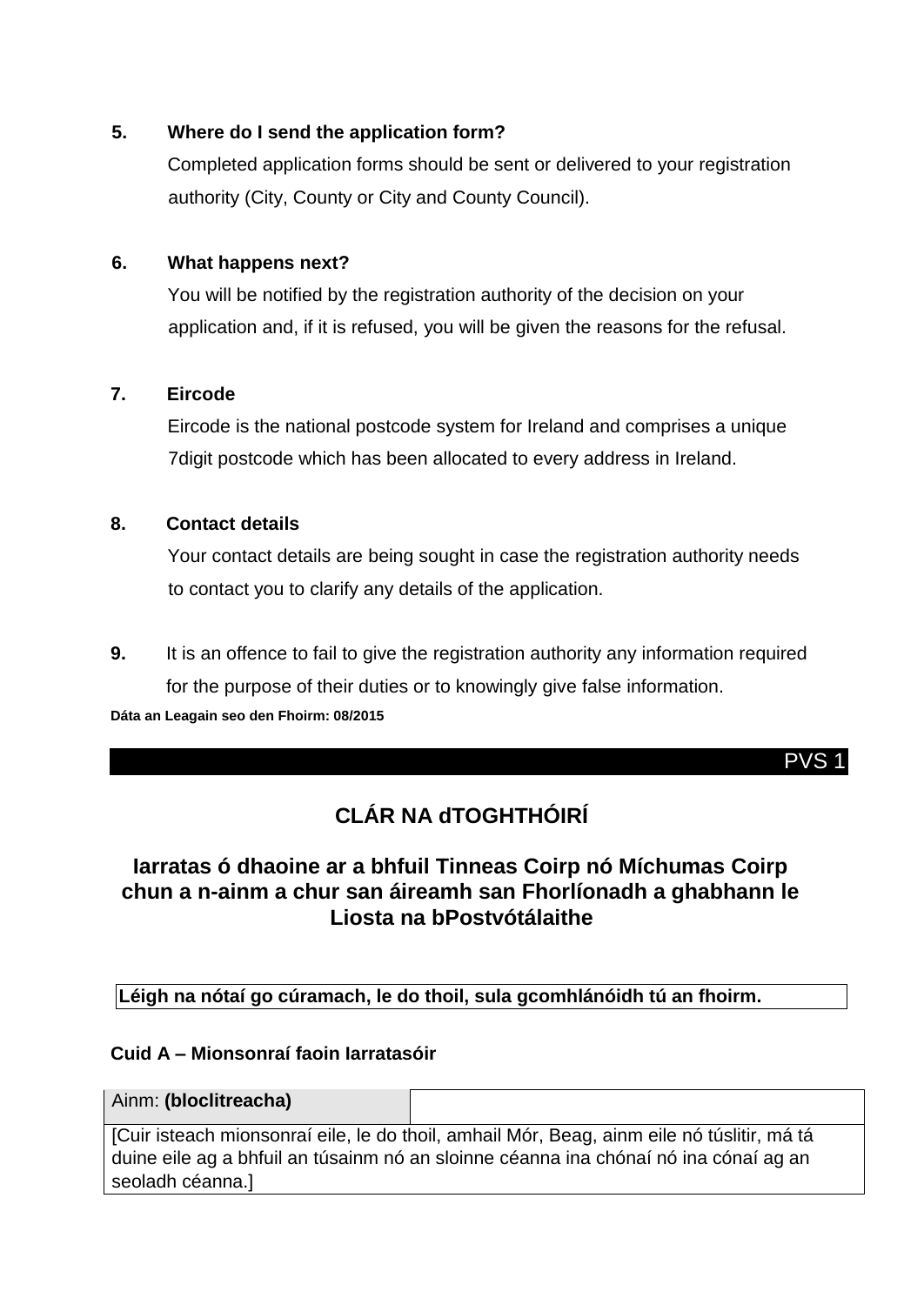| Seoladh: (bloclitreacha) |  |
|--------------------------|--|
| Eircode:                 |  |
| Dáta Breithe:            |  |

### **Dearbhú agus Iarratas**

Dearbhaím leis seo nach bhfuil mé in ann dul go pearsanta chun vóta a chaitheamh i stáisiún vótaíochta de bharr tinneas coirp nó míchumas coirp a bheith orm **agus go bhfuil gnáthchónaí orm ag an seoladh thuas.** Déanaim iarratas leis seo m'ainm a chur san áireamh san fhorlíonadh a ghabhann le liosta na bpostvótálaithe.

| Síniú nó marc an larratasóra        |  |
|-------------------------------------|--|
| Finné (i gcás ina n-úsáidtear marc) |  |
| Dáta:                               |  |
| Uimhir theileafóin i rith an        |  |
| lae/Uimhir Fóin Póca:               |  |
| Ríomhphost:                         |  |

## **Cuid B – Teastas Dochtúra**

\_

 $\overline{\phantom{a}}$ 

**Ní mór an chuid seo a chomhlánú i gcás an chéad iarratais agus, i gcás iarratas ina dhiaidh sin, má cheanglaíonn an t-údarás clárúcháin amhlaidh.**  Deimhním leis seo go bhfuil tinneas coirp nó míchumas coirp ar an iarratasóir thuasainmnithe, agus is mar a leanas cineál agus méid an tinnis nó an mhíchumais sin:

\_\_\_\_\_\_\_\_\_\_\_\_\_\_\_\_\_\_\_\_\_\_\_\_\_\_\_\_\_\_\_\_\_\_\_\_\_\_\_\_\_\_\_\_\_\_\_\_\_\_\_\_\_\_\_\_\_\_\_\_\_\_\_\_\_

\_\_\_\_\_\_\_\_\_\_\_\_\_\_\_\_\_\_\_\_\_\_\_\_\_\_\_\_\_\_\_\_\_\_\_\_\_\_\_\_\_\_\_\_\_\_\_\_\_\_\_\_\_\_\_\_\_\_\_\_\_\_\_\_\_\_\_

\_\_\_\_\_\_\_\_\_\_\_\_\_\_\_\_\_\_\_\_\_\_\_\_\_\_\_\_\_\_\_\_\_\_\_\_\_\_\_\_\_\_\_\_\_\_\_\_\_\_\_\_\_\_\_\_\_\_\_\_\_\_\_\_\_\_\_

\_\_\_\_\_\_\_\_\_\_\_\_\_\_\_\_\_\_\_\_\_\_\_\_\_\_\_\_\_\_\_\_\_\_\_\_\_\_\_\_\_\_\_\_\_\_\_\_\_\_\_\_\_\_\_\_\_\_\_\_\_\_\_\_\_\_\_

\_ agus, ar an ábhar sin, ní bheidh sé/sí in ann dul go pearsanta chun vóta a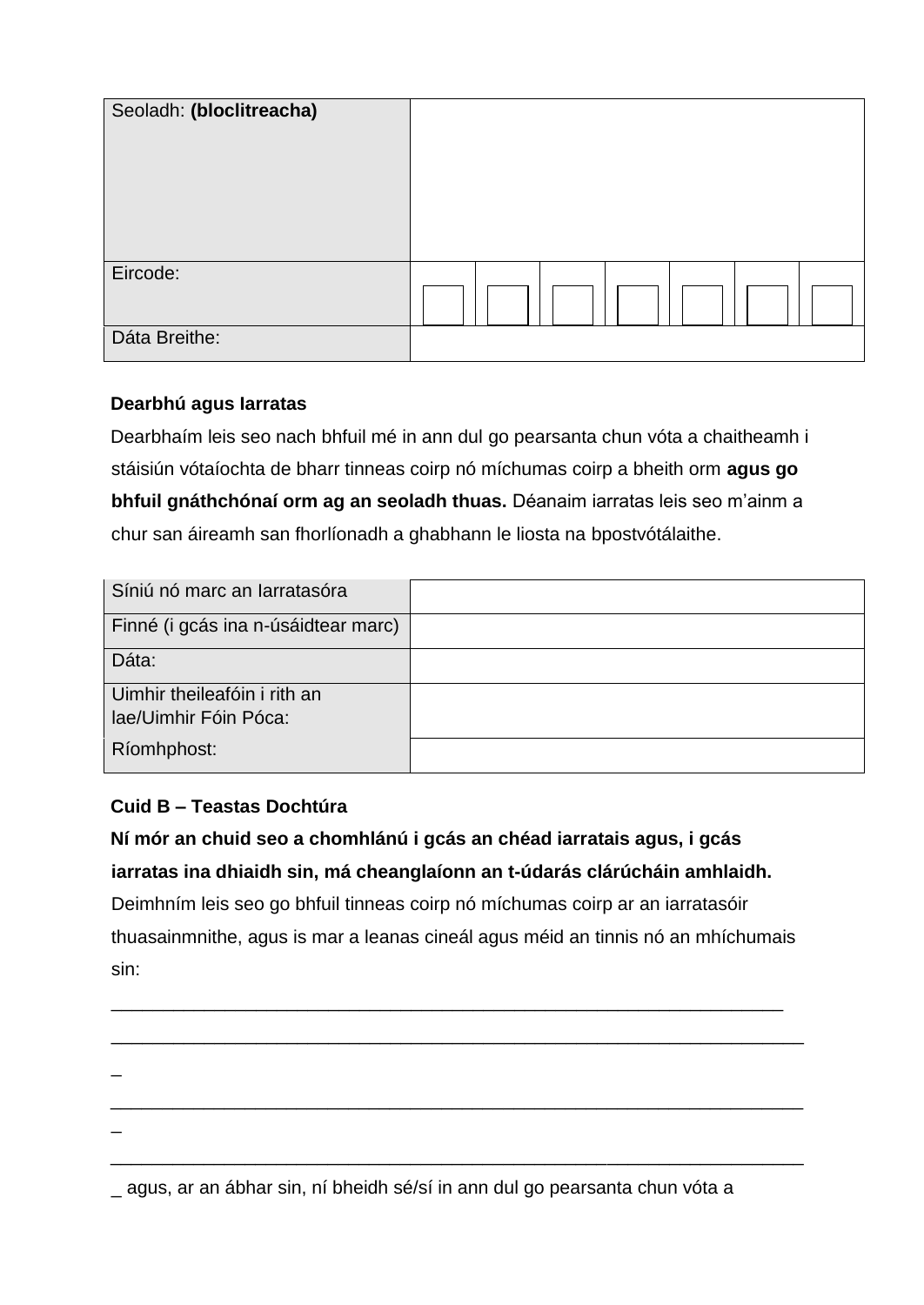chaitheamh sa stáisiún vótaíochta: Is dócha go leanfaidh an tinneas coirp nó an

\_\_\_\_\_\_\_\_\_\_\_\_\_\_\_\_\_\_\_\_\_\_\_\_\_\_\_\_\_\_\_\_\_\_\_\_\_\_\_\_\_\_\_\_\_\_\_\_\_\_\_\_\_\_\_\_\_\_\_\_\_\_\_\_\_\_\_

míchumas coirp ar aghaidh go ceann: \_\_\_\_\_\_\_\_\_\_\_\_\_\_\_\_\_\_\_\_\_\_\_\_\_\_\_\_\_\_\_\_\_\_\_\_\_

| Síniú an Lia-Chleachtóra    |  |  |  |  |  |  |
|-----------------------------|--|--|--|--|--|--|
| Chláraithe:                 |  |  |  |  |  |  |
| Ainm an Lia-Chleachtóra     |  |  |  |  |  |  |
| Chláraithe: (bloclitreacha) |  |  |  |  |  |  |
| Seoladh: (bloclitreacha)    |  |  |  |  |  |  |
| Eircode:                    |  |  |  |  |  |  |
|                             |  |  |  |  |  |  |
| Dáta:                       |  |  |  |  |  |  |

## **NOTAÍ A GHABHANN LE FOIRM PVS1**

## **Iarratas ó dhaoine ar a bhfuil Tinneas Coirp nó Míchumas Coirp chun a n-ainm a chur san áireamh san Fhorlíonadh le Liosta na bPostvótálaithe**

**1.** Is é is cuspóir don fhoirm seo an bealach a réiteach do vótálaithe a bhfuil cónaí orthu sa bhaile, a bhfuil a n-ainm ar chlár reatha na dtoghthóirí ach nach bhfuil a n-ainm i liosta na bpostvótálaithe agus mar gheall ar thinneas coirp nó míchumas coirp a dóigh a leanfaidh le linn thréimhse an chláir reatha ar mian leo a n-ainm a chur san áireamh san fhorlíonadh a ghabhann le liosta na bpostvótálaithe.

Cé nach bhfuil aon srianta ann i dtaobh cathain a fhéadfar an fhoirm a chomhlánú agus a chur ar ais chuig an údarás clárúcháin, is é atá sa dáta deireanach a nglacfaidh údarás clárúcháin le hiarratas ná dhá lá tar éis dháta lánscor na Dála i gcás olltoghcháin agus dhá lá tar éis an t-ordú maidir leis an lá vótaíochta a dhéanamh i gcás corrthoghcháin Dála le gur féidir an t-iarratas a bhreithniú i gcomhair an toghcháin sin. I gcás toghcháin Uachtaráin, toghcháin Eorpaigh nó toghcháin áitiúla nó i gcás Reifrinn, ní mór an t-iarratas a bheith faighte ag an údarás clárúcháin 22 lá ar a laghad roimh an lá vótaíochta (gan Domhnaí, Aoine an Chéasta ná Laethanta Saoire Poiblí a áireamh) le gur féidir é a bhreithniú i gcomhair an toghcháin nó an reifrinn sin.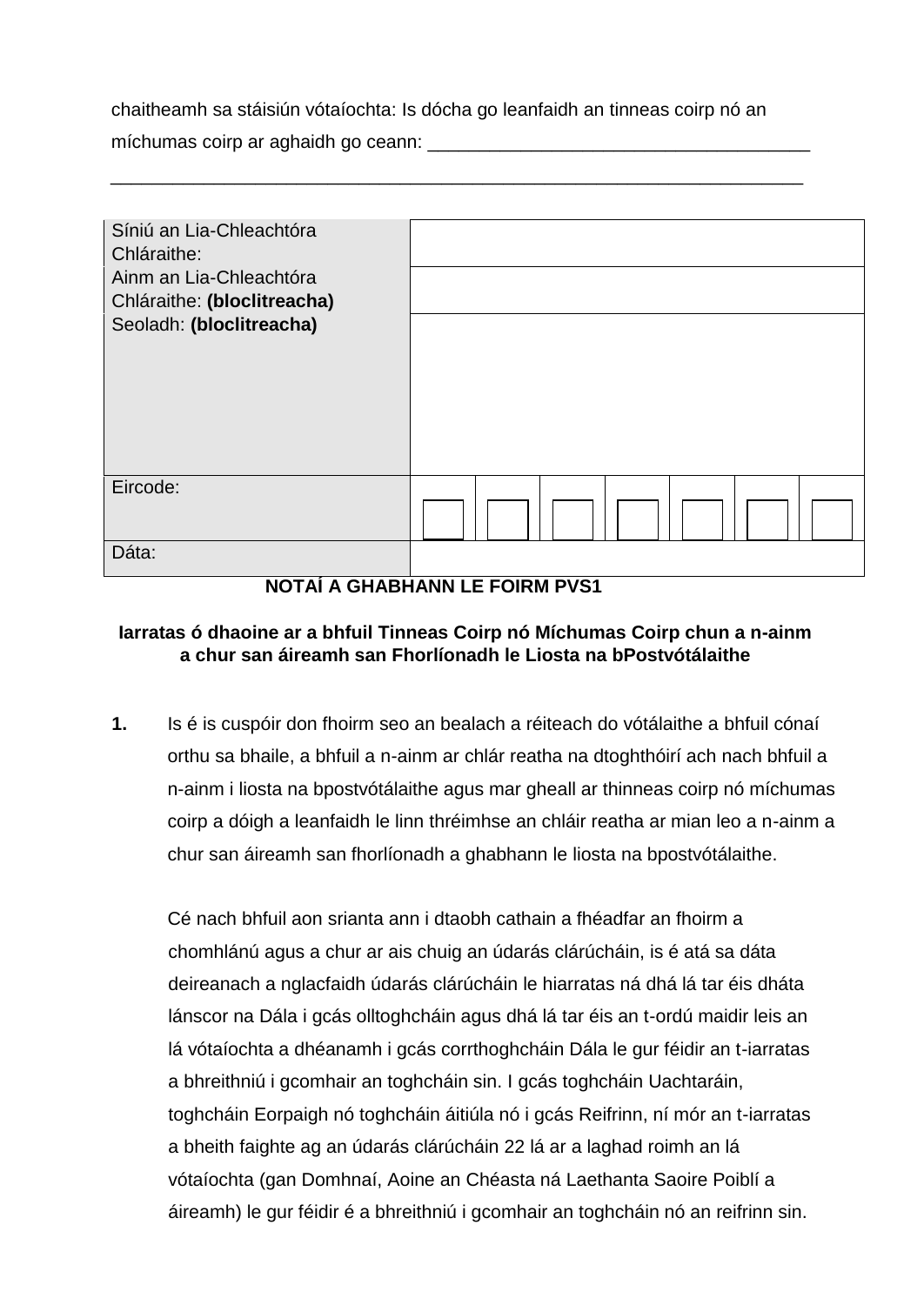**2.** Faoin Acht Toghcháin 1992, arna leasú leis an Acht Toghcháin (Leasú) 1996, féadfaidh toghthóir a bhfuil tinneas coirp nó míchumas coirp air/uirthi agus a bhfuil cónaí air/uirthi sa bhaile iarratas a dhéanamh chuig a údarás/húdarás clárúcháin áitiúil chun a ainm/hainm a chur san áireamh i liosta na bpostvótálaithe. Níl aon toghthóir atá cláraithe sa chatagóir seo cáilithe lena ainm/hainm a chur san áireamh i liosta na vótálaithe speisialta. Ní fhéadfaidh toghthóir a bhfuil a ainm/hainm san áireamh i liosta na vótálaithe speisialta vóta a chaitheamh **ach amháin leis an bpost** i dtoghchán nó i reifreann.

## **3. Cé atá i dteideal iarratas a dhéanamh?**

Más duine tú den chineál a thuairiscítear ag 1 thuas, féadfaidh tú iarratas a dhéanamh chun d'ainm a chur san áireamh san fhorlíonadh a ghabhann le liosta na bpostvótálaithe.

## **4. Cé a chomhlánaíonn an t-iarratas?**

Tá dhá chuid ann san fhoirm iarratais. Ní mór don iarratasóir Cuid A den fhoirm a chomhlánú. I gcás an chéad iarratais, ní mór do dhochtúir Cuid B den fhoirm a chomhlánú.

## **5. Cén áit ar ceart dom an fhoirm iarratais a sheoladh?**

Is ceart foirmeacha iarratais comhlánaithe a chur chuig d'údarás clárúcháin nó a sheachadadh ar d'údarás clárúcháin (Comhairle Cathrach, Comhairle Contae agus Comhairle Cathrach agus Contae).

## **6. Cad a tharlaíonn ina dhiaidh sin?**

Cuirfidh an t-údarás clárúcháin a gcinneadh ar d'iarratas in iúl duit agus, má dhiúltaítear dó, tabharfar na cúiseanna leis an diúltú duit.

## **7. Eircode**

Is é atá in Eircode ná an córas náisiúnta postchód in Éirinn agus cuimsíonn sé postchód uathúil 7 ndigit atá sannta do gach seoladh dá bhfuil ann in Éirinn.